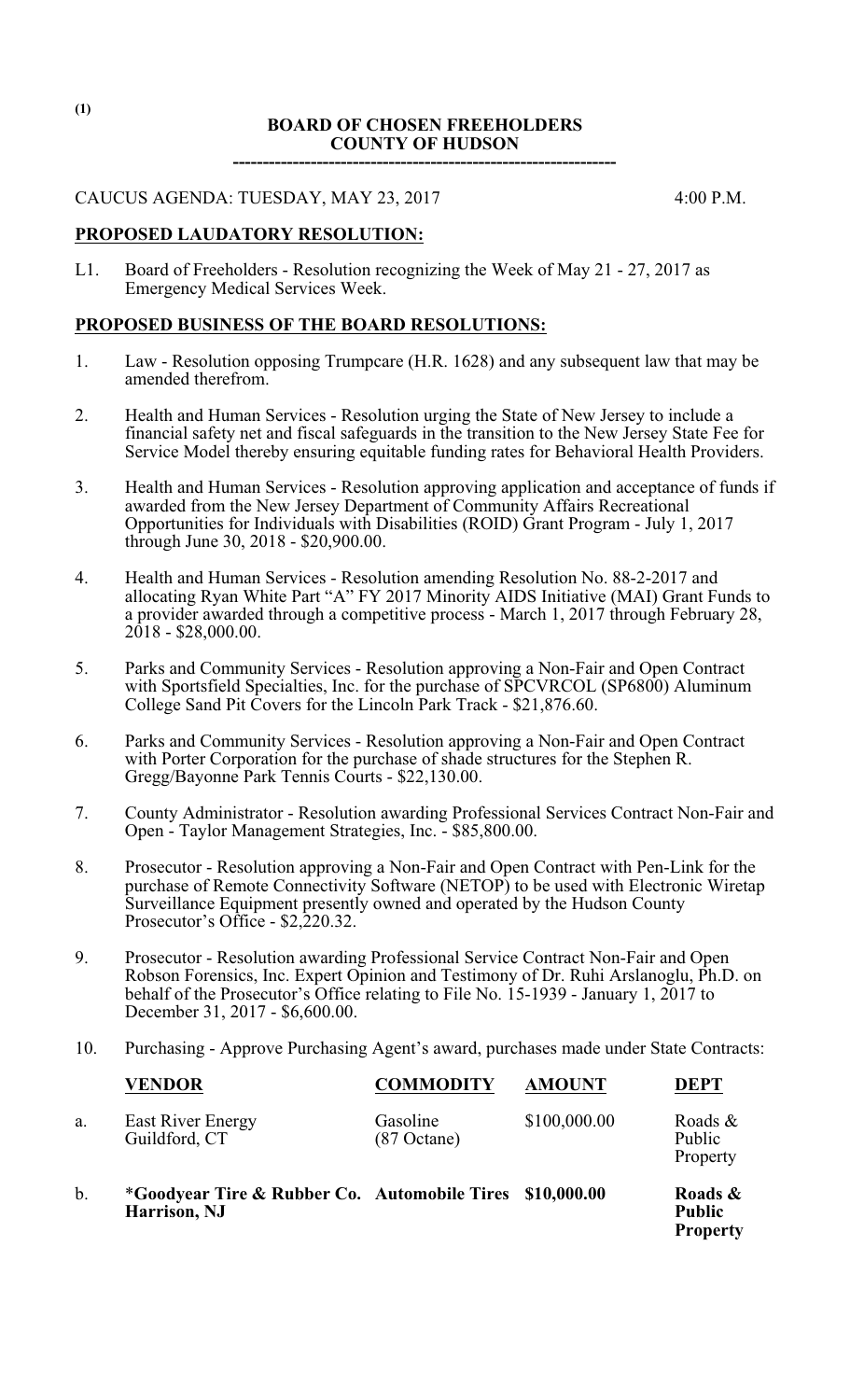|                | <b>VENDOR</b>                           | <b>COMMODITY</b>                                                                                                       | <b>AMOUNT</b> | <b>DEPT</b>         |
|----------------|-----------------------------------------|------------------------------------------------------------------------------------------------------------------------|---------------|---------------------|
| $\mathbf{c}$ . | Grainger, Inc.<br>South Plainfield, NJ  | <b>Industrial Supplies</b>                                                                                             | \$25,000.00   | Various             |
| d.             | Kyocera/Duplitron Inc.<br>Fairfield, NJ | Copier Maintenance \$20,000.00<br>Repairs, Parts and Supplies                                                          |               | Various             |
| e.             | Mutualink<br>Wallingford, CT            | \$2,867.81<br><b>Network Access</b><br>for the purpose of<br><b>Sharing Communication</b><br>Files with other Agencies |               | Sheriff's<br>Office |
| f.             | *WB Mason Co.<br><b>Secaucus</b> , NJ   | <b>Office Supplies</b>                                                                                                 | \$75,000.00   | <b>Various</b>      |
|                |                                         | TOTAL                                                                                                                  | \$232,867.81  |                     |

- \* Denotes: Hudson County Vendor \*\* Denotes: Minority Vendor
- 11. Purchasing Purchase made under Middlesex Regional Education Services Cooperative Pricing System:

|               | <b>VENDOR</b>                                | <b>COMMODITY</b>                                                                                                             | <b>AMOUNT</b> | <b>DEPT</b>                   |
|---------------|----------------------------------------------|------------------------------------------------------------------------------------------------------------------------------|---------------|-------------------------------|
| a.            | Daktronics<br>Brookings, SD                  | Purchase 2 Outdoor<br>Portable Scoreboards<br>for Stephen R. Gregg/<br><b>Bayonne Park</b><br>(Parks \$7,354.00)             | \$7,354.00    | Parks                         |
| $\mathbf b$ . | Murray Paving &<br>Concrete<br>Paramus, NJ   | Double Door & Frame<br>Replacement for Security<br>Doors (Correctional Center<br>\$30,521.11)                                | \$30,521.11   | Correctional<br>Center        |
| c.            | Murray Paving &<br>Concrete<br>Paramus, N.J. | To Install Concrete Floors \$22,880.76<br>In New Storage Bins located<br>at the Lincoln Park Compound<br>(Parks \$22,880.76) |               | Parks                         |
| d.            | Murray Paving &<br>Concrete<br>Paramus, N.J. | Paving on 32nd Street near \$19,077.07<br>Bergenline Avenue, Union<br>City (Roads & Public Property)<br>\$19,077.07          |               | Roads &<br>Public<br>Property |
| e.            | <b>Storr Tractor</b><br>Branchburg, NJ       | <b>Purchase New Water</b><br>Cannon for Watering<br>Grass fields (Parks \$5,414.05)                                          | \$5,414.05    | Parks                         |
| f.            | <b>Storr Tractor</b><br>Branchburg, N.J.     | Purchase Kombi Paint<br>Liner and Field Marking<br>Paint (Parks \$15,857.28)                                                 | \$15,857.28   | Parks                         |
|               |                                              | <b>TOTAL</b>                                                                                                                 | \$101,104.27  |                               |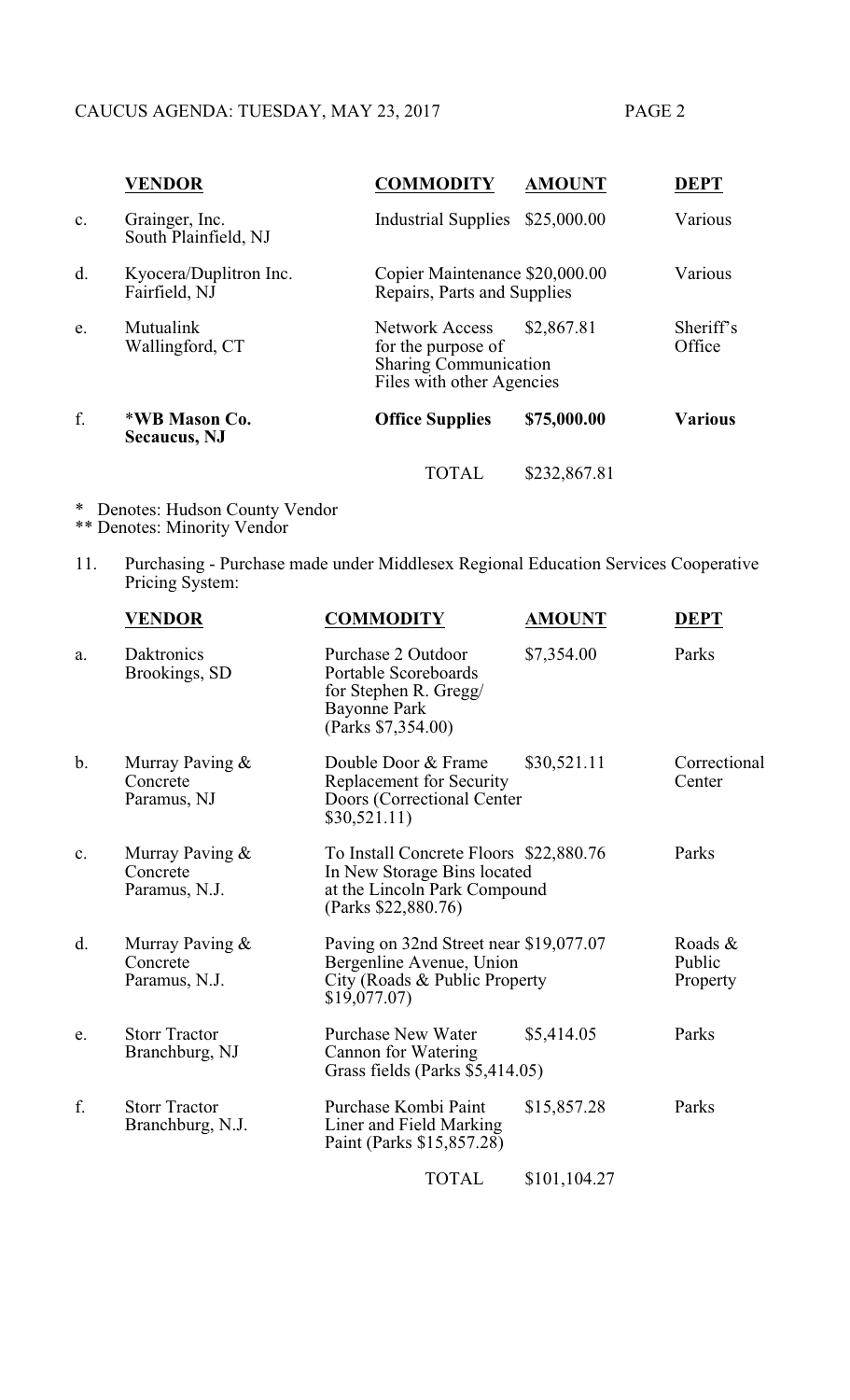- 12. Purchasing Approve Purchasing Agent's awards:
	- a. Filters for Air Handler Unit (Set-Aside Bid) Roads & Public Property six (6) replies - two (2) year period - ieComport, LCC - contract shall not exceed \$2,491.20; Blejwas Associates, Inc. - contract shall not exceed \$178,108.80. -Grand Total Award \$180,600.00.
	- b. Food Service Operation a the Hudson County Correctional Center two (2) replies - three (3) year period - GD Correctional Services, LLC: Year One - Cost Per Meal \$1.885 Year Two - Cost Per Meal \$1.923 Year Three - Cost Per Meal \$1.961 Contract shall not exceed \$9,200,000.00
	- c. Pharmaceutical Services for Hudson County Correctional Center three (3) replies - two (2) year period - Correct RX Pharmacy Services, Inc. - contract shall not exceed \$1,000,000.00.
	- d. Traffic Control Signal System Parts & Equipment Controllers Roads & Public Property - two (2) year period - Intelligent Traffic Supply Products, LLC - contract shall not exceed \$252,000.00.
	- e. CHANGE ORDER Traffic Signals, Foundations, Conduit and Associated Work Roads & Public Property - Orchard Holdings, LLC: Contract Amount \$18,321.04 Change Order (20%) \$3,664.21 New Contract Amount \$21,985.25
	- f. BID REJECTION Traffic Signal, Foundation, Conduits and Associated Work (Set -Aside Bid) - Roads & Public Property.
- 13. Law Resolution awarding Professional Service Contract Fair and Open to DeCotiis, Fitzpatrick & Cole, LLP - Bond Counsel.
- 14. Law Resolution authorizing an amendment to a Professional Services Contract Fair and Open Environmental Engineering - French & Parrello Associates Phase II Environmental Investigation 598-604 Newark Avenue Block 8102, Lots 14-17 - \$60,000.00.
- 15. Roads and Public Property Resolution approving Change Order No. 2 Applied Landscape Technologies "Edgewood Lake at Lincoln Park and Pond at Stephen R. Gregg Park Project" West Side Avenue, Jersey City and John F. Kennedy Boulevard, Bayonne and Time Extension 5 days - \$46,017.34.
- 16. Roads and Public Property Resolution approving Change Order No. 1 Dobco, Inc. "Hudson County Administration Annex Interior Upgrades and Modernizations, 567 Pavonia Avenue, Jersey City, New Jersey" - \$480,000.00.
- 17. Roads & Public Property Resolution approving Addition No. 2 Fair and Open to The Musial Group, P.A. for Interior Upgrades and Modernizations to the Hudson County Administration Annex Building, Jersey City - \$87,000.00.
- 18. Parks & Community Services Resolution seeking authorization to participate in the Community Scholars Program run by the Housing and Community Development Network of New Jersey ("Network") and serve as a host agency for a Summer Community Scholar (Intern) - June 1, 2017 to August 31, 2017 - \$3,000.00.
- 19. Roads & Public Property Resolution renewing a contract with Hudson Community Enterprises, Inc. as a Sheltered Workshop under the New Jersey Local Public Contracts Law for Housekeeping Services at Hudson County Plaza and the Administration Annex Building - July 1, 2017 to June 30, 2019 - \$1,262,760.00.